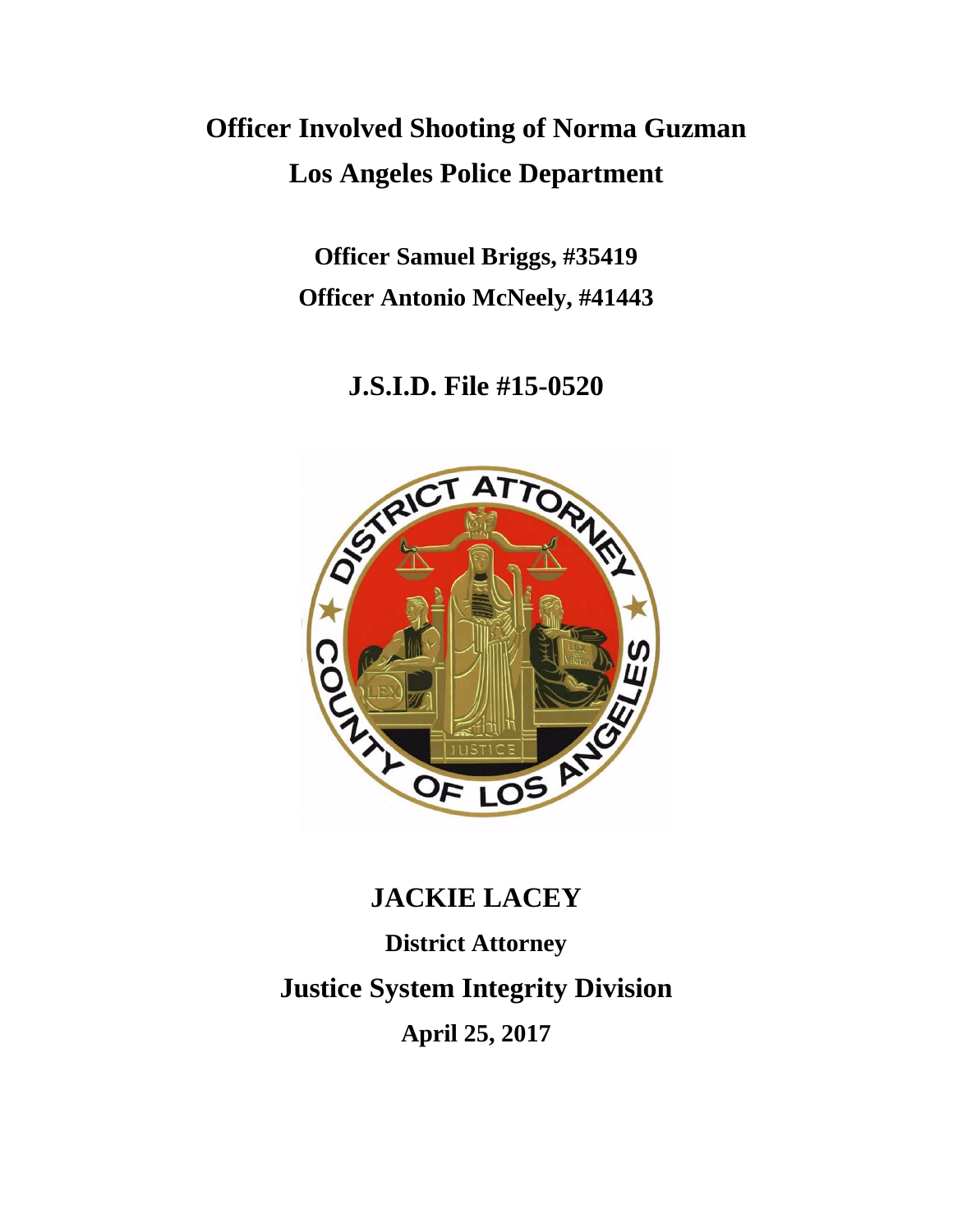# **MEMORANDUM**

- TO: COMMANDER ROBERT A. LOPEZ Los Angeles Police Department Force Investigation Division 100 West First Street, Suite 431 Los Angeles, California 90012
- FROM: JUSTICE SYSTEM INTEGRITY DIVISION Los Angeles County District Attorney's Office
- SUBJECT: Officer Involved Shooting of Norma Guzman J.S.I.D. File #15-0520 F.I.D. File #F083-15
- DATE: April 25, 2017

The Justice System Integrity Division of the Los Angeles County District Attorney's Office has completed its review of the September 27, 2015, fatal shooting of Norma Guzman by Los Angeles Police Department (LAPD) Officers Samuel Briggs and Antonio McNeely. It is our conclusion that the officers acted in lawful self-defense and defense of others.

The District Attorney's Command Center was notified of this shooting on September 27, 2015, at approximately 10:15 a.m. The District Attorney Response Team responded and was given a briefing and walk-through of the scene by Lieutenant Steve Lurie.

The following analysis is based on reports prepared by the LAPD Force Investigation Division, submitted to this office by Detectives Jose Alvarez and Oscar Lopez. The reports include photographs, audio-recorded interviews of witnesses, surveillance videotape, and Body Worn Video (BWV) from the involved officers.

The compelled statements of Officers Briggs and McNeely were considered as part of this analysis.

# **INTRODUCTION**

At approximately 9:27 a.m. on September 27, 2015, Oscar G. called 9-1-1 and reported a woman holding a knife and screaming in front of a barbershop on San Pedro Street in downtown Los Angeles. LAPD Officers Samuel Briggs and Antonio McNeely were on patrol together and responded to the call. They parked near the location and prepared to exit their patrol vehicle as they observed a woman, later identified as Norma Guzman, seated in front of the barbershop. Briggs announced to McNeely, "She's right there. She's all fuckin' crazy." As Briggs exited the patrol vehicle, he observed Guzman with a knife. He announced to McNeely, "Oh, she's got a knife!" Guzman, who had a history of mental health issues and was later determined to have the presence of THC and methamphetamines in her bloodstream, got up and started quickly approaching the officers with the knife in her right hand as she yelled something unintelligible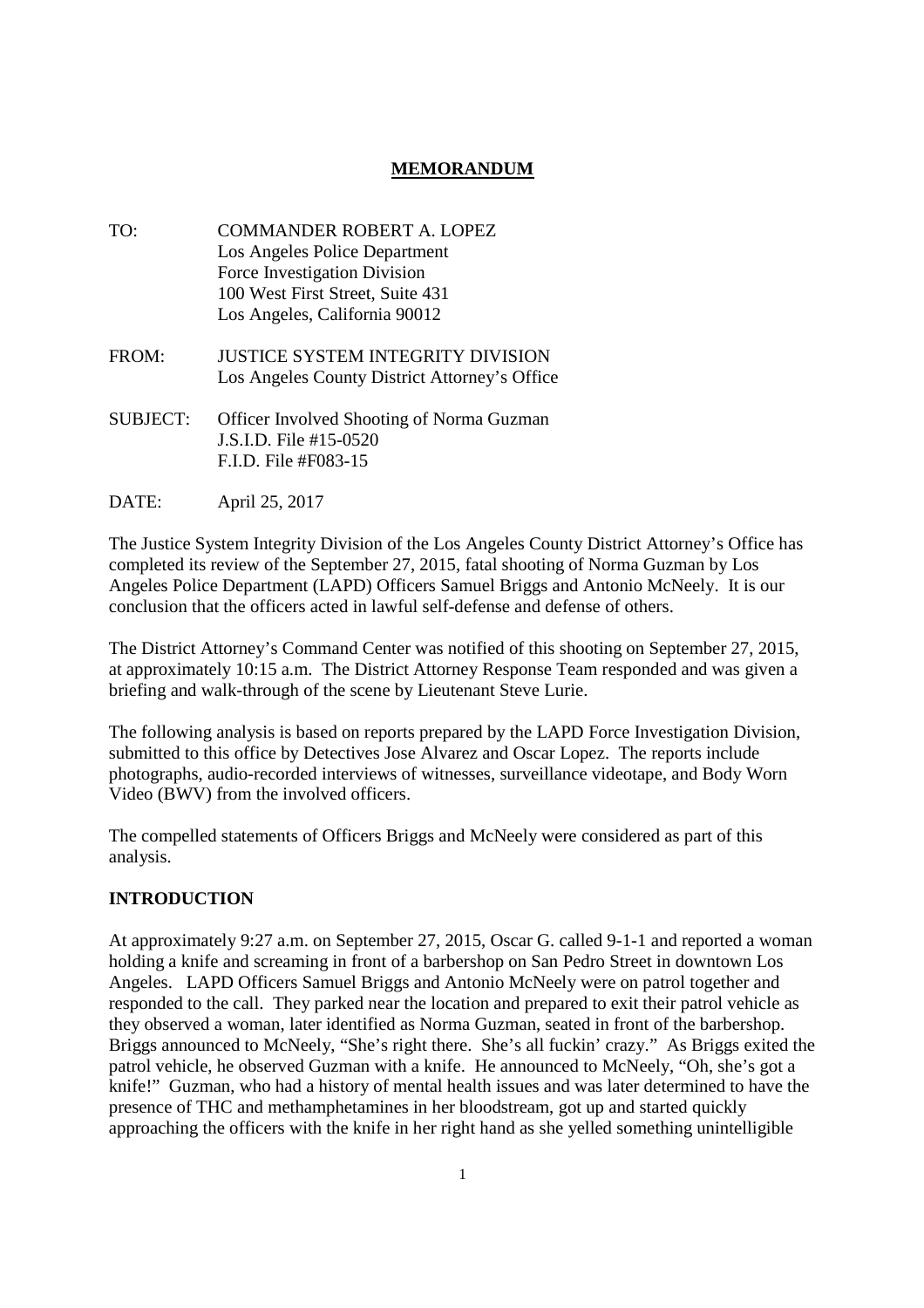and gesticulated with her left hand. Briggs unholstered his service weapon and pointed it at Guzman while he radioed for backup using his other hand. Guzman continued to quickly close the distance between herself and the officers. McNeely exited on the driver's side and walked around the rear of the patrol vehicle and also drew his service weapon and pointed it at Guzman, who continued to rapidly approach the officers. Briggs yelled, "Drop the knife!" six times but Guzman continued to walk rapidly toward the officers while holding the knife and yelling. According to the audio recording on Briggs' BWV, Guzman may have said, "Shoot me! Shoot me!" When she came within four to six feet of Briggs, both officers fired at Guzman, striking her three times. A frame from Briggs' BWV captured at the moment of the shooting and showing Guzman advancing with a knife in her right hand is shown below:



Guzman died at the hospital a short time later.

An eleven-inch-long serrated knife was located at the scene near where Guzman fell after being shot.

# **FACTUAL ANALYSIS**

#### **Statement of Oscar G,**

Oscar G. was inside a closed barbershop when he heard someone try to open the store's front rolling door. He looked outside and saw one of his clients. He also noticed Guzman standing in front of the store and talking to herself. He had seen Guzman before and believed she was mentally ill. Oscar G. told his client to enter the store and assured him, "It's okay. She's always doing this. And you know she's probably, I don't know, just talking nonsense." A short time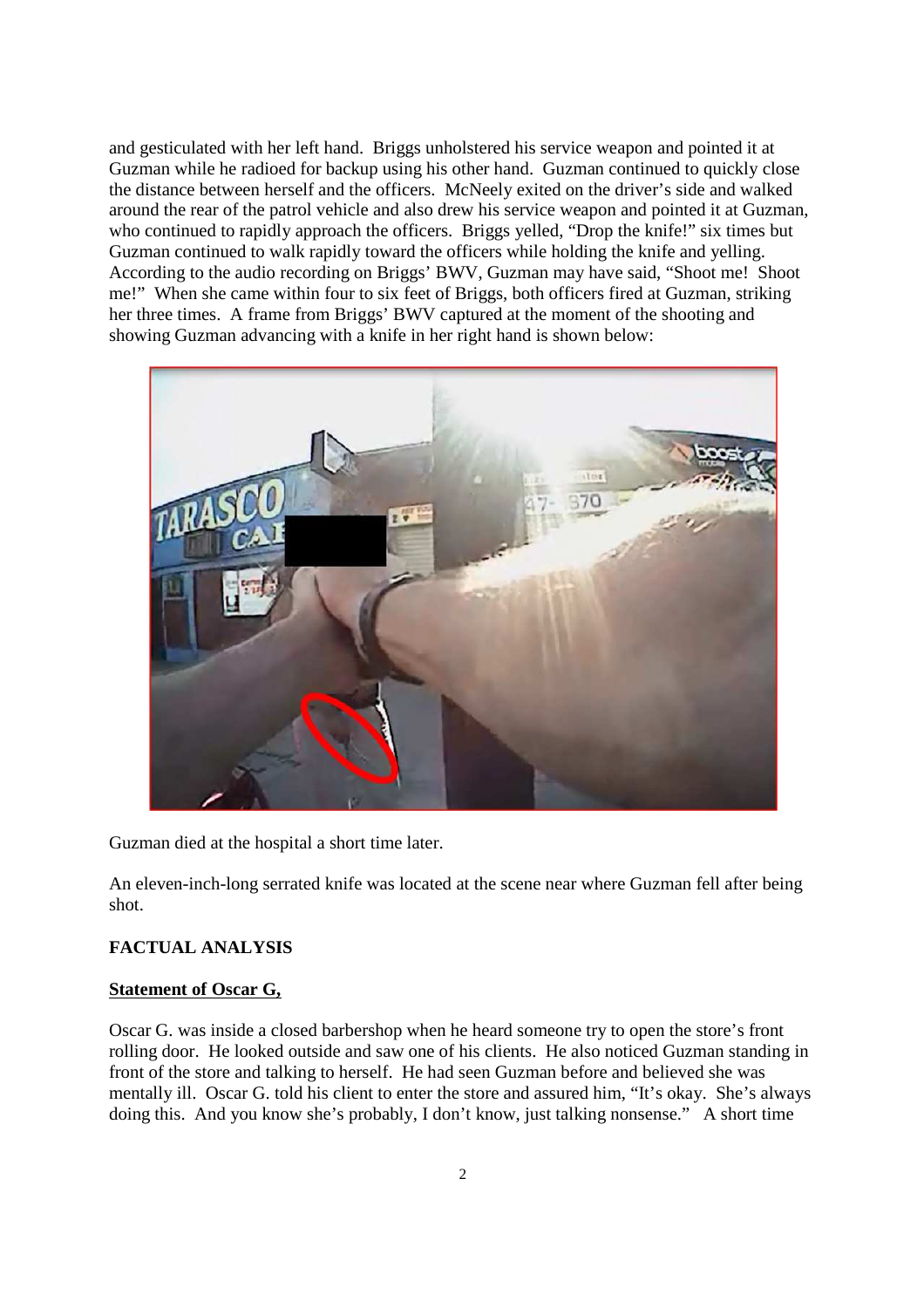later, Oscar G's client announced, "Oh damn, she has a knife." At first Oscar G. did nothing in the hope that Guzman would go away but he became concerned when he saw women with children and elderly individuals passing her. Oscar G. called 9-1-1 and reported that there was an individual with a knife in front of his store. He also reported later to investigators that he had seen Guzman a week earlier walking around with a butcher knife. Approximately 5 to 10 minutes after the 9-1-1 call, Guzman saw LAPD officers in an SUV arrive at the scene. Guzman ran toward the police vehicle, passing by Oscar G. and his client in the shop. Oscar G. heard the officers yell, "Stop! Stop!" and heard a series of gunshots.

# **Statement of Officer Samuel Briggs**

Officer Briggs provided a compelled statement to investigators.



# **Statement of Officer Antonio McNeely**

Officer McNeely provided a compelled statement to investigators.

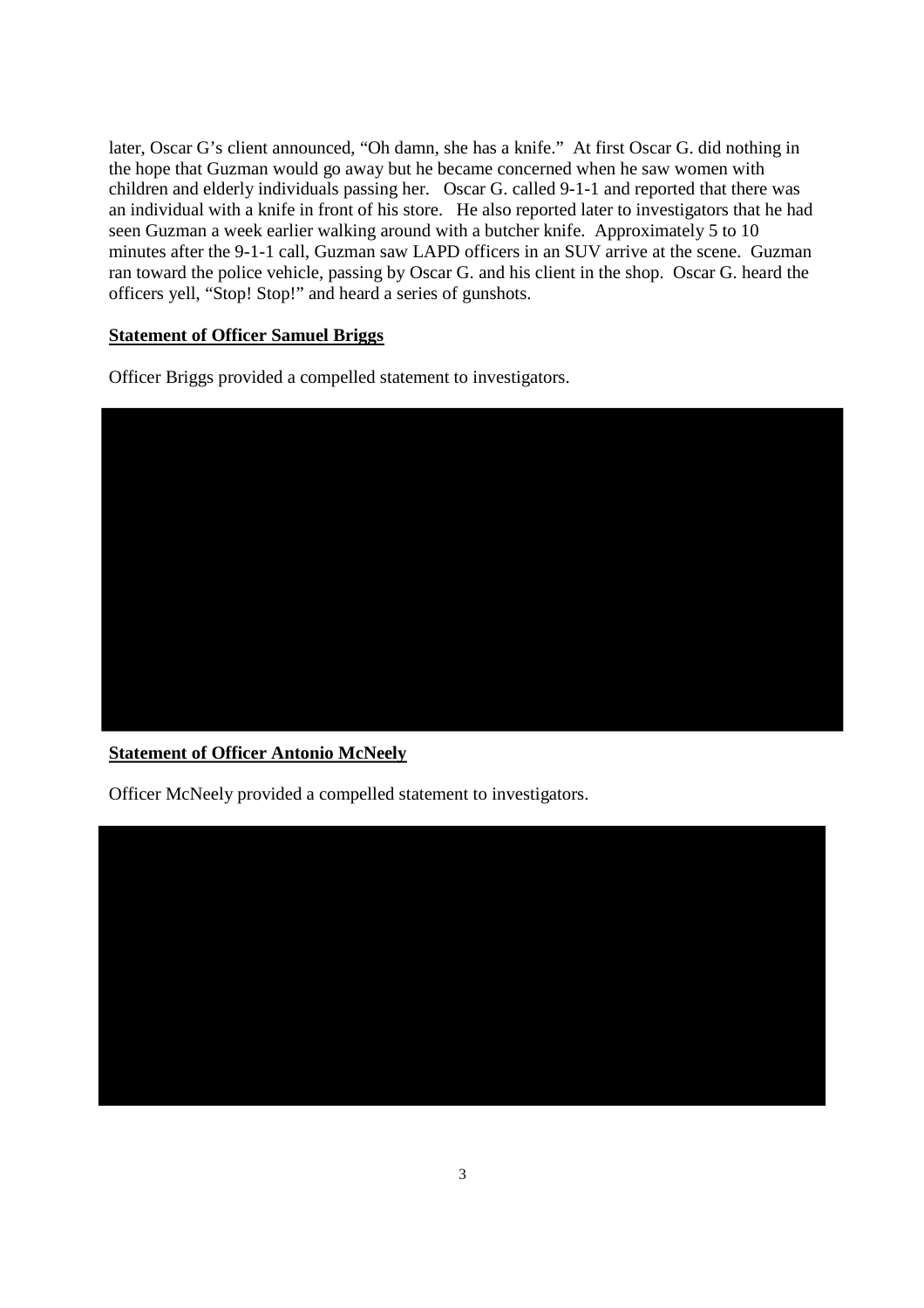# **Statement of Ricky L.**

Ricky L. was walking when he noticed the police yelling at a woman, "Drop the knife! Drop the knife!" He heard three shots and saw two LAPD officers with their service weapons drawn. Following the gunshots, Ricky L. saw one of the officers handcuff Guzman and recover "a long silver looking thing" without a handle from underneath her body.

#### **Statement of Epifanio S.**

Epifanio S. was parked in the driver's seat of his vehicle with his wife at the time of the incident. He saw the police arrive and stop near Guzman. The officers exited their car as Guzman got up from her seat and aggressively approached the officers. He did not see anything in Guzman's hands. He told investigators, "Guzman did get up and came angry from where she was sitting, and got in front of the police officers, and the police officers shot her right away."

#### **Statement of Rufino M., Jr.**

Rufino M., Jr. was standing on the sidewalk outside his residence when he saw Guzman "screaming hysterically." Rufino M., Jr., who has known Guzman for over 15 years, said she has "mental problems" and talks to herself. Rufino M., Jr. was looking down at his cellular telephone and heard a male voice instruct Guzman to "stand down" before hearing two gunshots. He turned his head toward the scene and saw two officers standing in the street holding their service weapons as Guzman lay bleeding approximately five feet away on the sidewalk. One of the officers approached Guzman and kicked her prior to handcuffing her, describing the kick as if he was kicking a soccer ball, forcing a limp Guzman to turn over.<sup>1</sup>

#### **Statement of Rufino M., Sr.**

According to Rufino M., Sr., Guzman was his former fiancée and they had lived together for approximately two years. They had separated six months prior to the incident and Guzman was homeless since that time. Rufino M., Sr. told investigators that Guzman originally had moved in with her mother but her mother ejected Guzman because Guzman would talk to herself. He said Guzman suffered from mental health problems but was "not aggressive."<sup>2</sup>

#### **Statement of Brandy M.**

Brandy M. heard a verbal altercation between Guzman and a pair of LAPD officers. She heard two gunshots and saw one of the officers kick a deceased Guzman in order to turn her over and handcuff her. Brandy M. insisted that Guzman did not have a weapon during the incident.<sup>3</sup> Guzman had a history of mental health issues including "yelling at demons." She knew that Guzman often carried a small pocket-knife and because of her mental health issues Brandy M. was concerned about allowing Guzman in the house around her infant daughter.

<sup>&</sup>lt;sup>1</sup> It does not appear from the BWV or the surveillance videotape that either officer kicked Guzman.

<sup>&</sup>lt;sup>2</sup> Guzman struck Rufino M., Sr. in the face with a sledgehammer in 2014 and was convicted of felony assault in case number BA351728.

<sup>&</sup>lt;sup>3</sup> BWV footage shows clearly that Guzman was armed with a knife. BWV and surveillance footage do not show either officer kicking Guzman.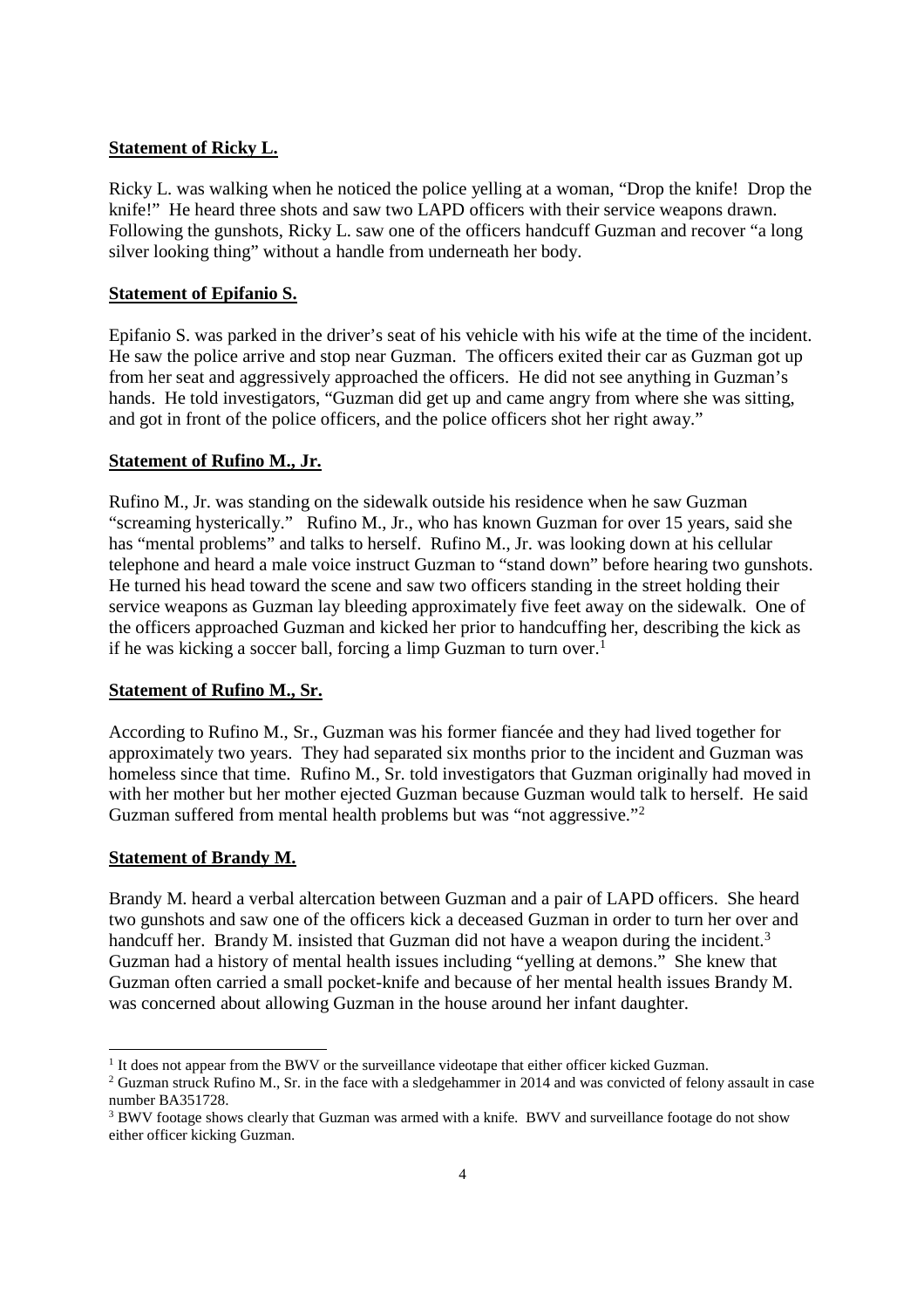# **Surveillance Videotape**

Investigators recovered a surveillance videotape of the incident from a nearby business. The surveillance footage, which is of poor quality, shows Briggs and McNeely parking alongside a series of parked cars. Briggs immediately exits the vehicle, standing between their police car and the parked cars, while McNeely walks around the rear of their car. Both officers draw their service weapons and point them at Guzman as she continues to approach rapidly with a long object swinging in her right hand. Guzman closes the distance to approximately five feet of Briggs when both officers fire at her. A frame of the videotape from the moment of the shooting is shown below:



#### **Norma Guzman's Background**

Guzman was 37 years old and had seven previous contacts with the LAPD mental health unit spanning from 2008 to 2015. Six of those contacts occurred between May and September, 2015.

On September 27, 2008, Guzman was armed with a knife and threatened to kill herself, causing her mother to notify the police.

On May 18, 2015, Guzman was observed jumping on the rooftop of a local barbershop and swinging a metal pipe and telling officers she was going to "cut the devil's neck."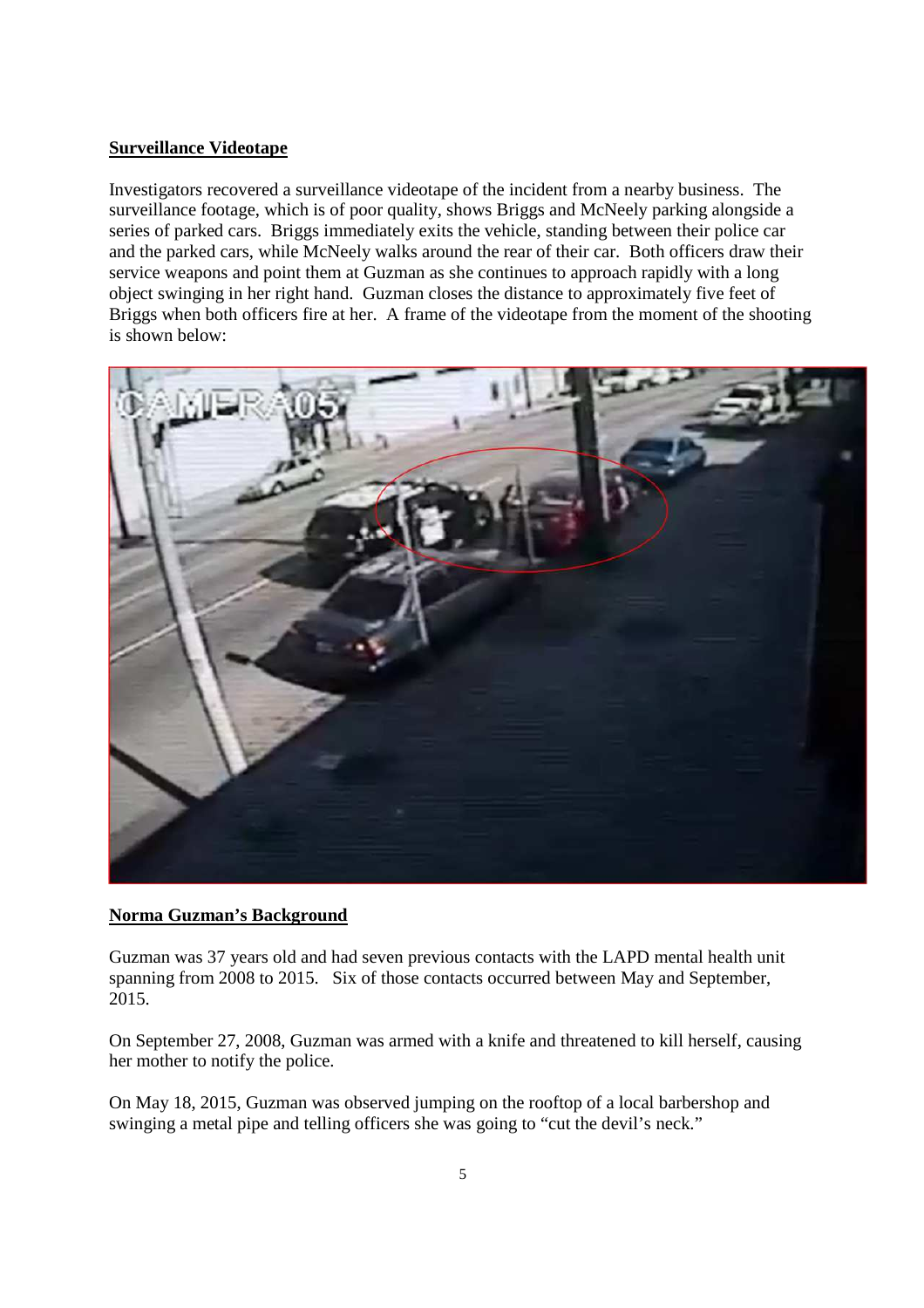On July 3, 2015, Guzman was loitering around a car repair business armed with a hammer. A few weeks later, on July 31, 2015, Guzman struck the owner of the business with a paint can. On August 29, 2015, she attempted to hit multiple people at a park.

On September 19, 2015, officers responded to an emergency call of a mentally ill woman armed with a knife and "fighting demons." Police found her sitting next to a knife. She had five other knives in her backpack. Guzman was placed on a 72-hour mental health hold.

# **Guzman's Injuries**

A postmortem examination was performed and the forensic pathologist, Kevin Young, M.D., determined that Guzman was shot in the neck, left chest, and abdomen. The gunshot wounds to the neck and left chest were fatal. A toxicology analysis was performed and determined that Guzman had the presence of THC and methamphetamines in her bloodstream at the time of her death.

# **The Knife**

Investigators recovered a metal knife blade from the sidewalk near where Guzman fell after being shot. The knife was a total length of eleven inches with a blade length of seven inches. The knife did not have a grip and appeared to resemble a blade from an electric carving knife. A photograph of the knife as it was recovered at the scene is shown below:



#### **Firearms Evidence**

Briggs was armed with a .45 caliber semiautomatic pistol with a capacity of nine rounds, eight rounds in the magazine and one in the chamber. A post-incident examination of Briggs' service weapon found that the firearm was loaded with one round in the chamber and seven rounds in